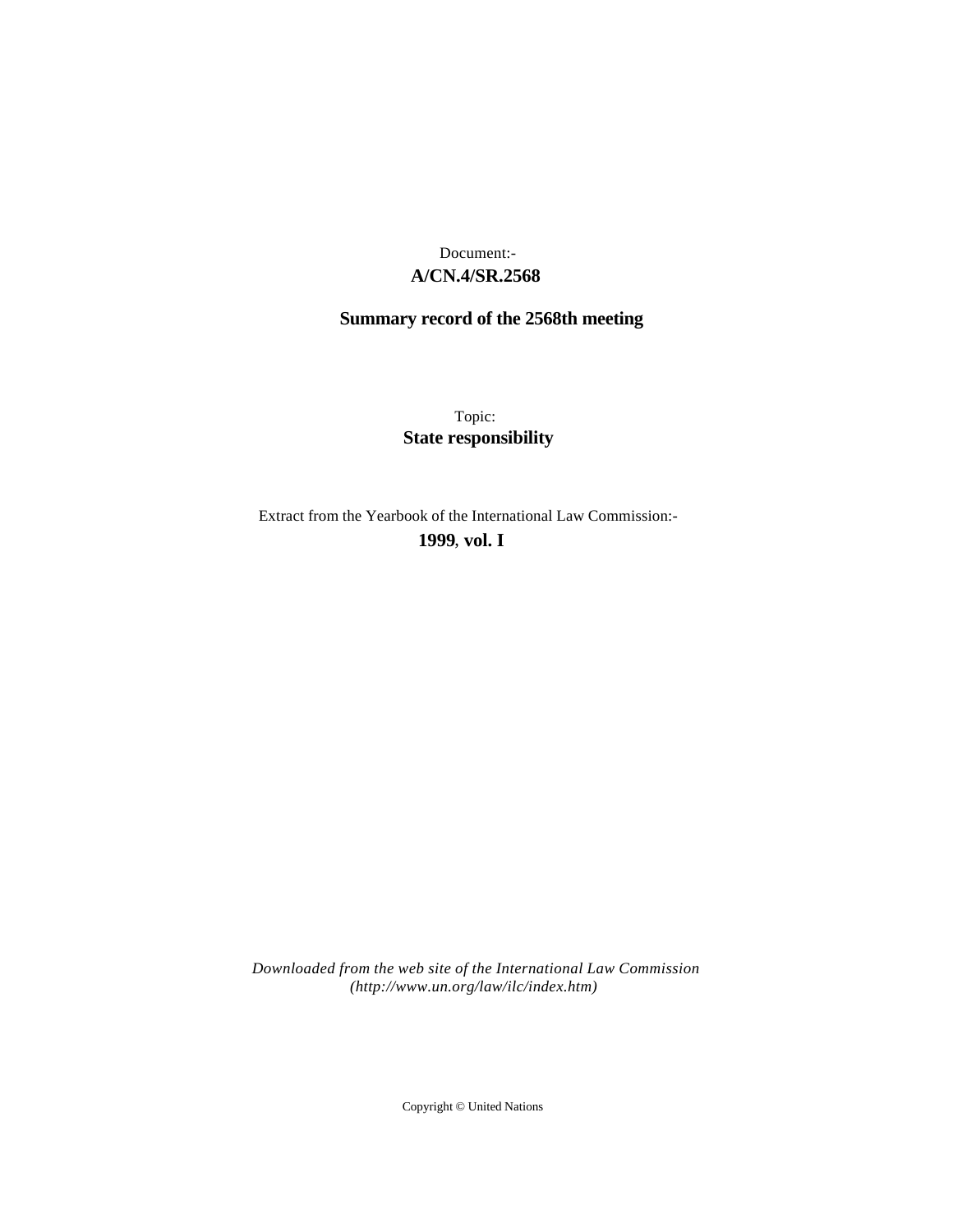ment of draft articles and it would benefit from a simpler approach.

56. The CHAIRMAN thanked the Special Rapporteur for his introductory comments, which had provided the Commission with excellent guidance through the complicated matters dealt with in the draft articles. Before initiating a formal discussion, he would invite the members of the Commission to raise points of clarification.

57. Mr. HAFNER said he agreed with the Special Rapporteur that the Commission should not deal with the classification of primary rules if there were no consequences in secondary rules. The Special Rapporteur had cited the example of obligations of conduct and of result as having no secondary consequences. However, article 22 still contained legal consequences only for one of the two categories. Was the Special Rapporteur's position an anticipation of his view on the exhaustion of local remedies rule?

58. Mr. CRAWFORD (Special Rapporteur) said it was not accurate to say that the exhaustion of local remedies rule applied only to obligations of result; it also applied to obligations of conduct in the case of diplomatic protection. For example, a specific obligation towards an alien not to expropriate particular property would certainly be subject to the rule. The fact that article 22 was limited to obligations classified as obligations of result, and especially as extended ones, was another reason for eliminating it.

59. Mr. BROWNLIE said that the Special Rapporteur had gone far in purging the faults in chapter III deriving from the fact that the first Special Rapporteur, Mr. Ago, had adopted the vehicle of distinction between primary and secondary rules and then propounded a number of articles which confused the two types of rule. The current Special Rapporteur had therefore dumped the concept of complex acts. However, he had been less than thorough in his purge: the concept of continuing acts faced exactly the same problems as did some of the concepts already eliminated or fenced in. Could the Special Rapporteur explain why he had halted his purge?

60. Mr. CRAWFORD (Special Rapporteur) said that the point was a legitimate subject of debate. The notion of continuing acts did have a consequence in State responsibility in the context of cessation. To leave it out of the draft articles might be thought odd. Nevertheless, he was not convinced that there was not an extended obligation of cessation, or perhaps an active mode of restitution; the distinction between cessation and restitution was very difficult to draw. He therefore reserved the possibility of further development of the question in part two.

61. Mr. AL-KHASAWNEH said that he would like the Special Rapporteur to clarify his explanation of the relativity of the distinction between continuing and completed acts. The problem was that the moment of completion was never an isolated moment. If the Commission intended to refine the concepts to such an extent, it might fall into the trap of not leaving anything to the judges.

62. Mr. CRAWFORD (Special Rapporteur) said that his answer was essentially the one he had just given to Mr. Brownlie. Those questions were relative but part of the conceptual framework of the way people thought about breach; it was worth keeping them in play even if almost all matters of their interpretation and application were to be referred to the primary rules and to the persons applying those rules.

*The meeting rose at 1 p.m.*

—————————

## **2568th MEETING**

*Thursday, 6 May 1999, at 10.05 a.m.*

#### *Chairman*: Mr. Zdzislaw GALICKI

*Present*: Mr. Addo, Mr. Al-Khasawneh, Mr. Baena Soares, Mr. Candioti, Mr. Crawford, Mr. Dugard, Mr. Economides, Mr. Elaraby, Mr. Goco, Mr. Hafner, Mr. He, Mr. Herdocia Sacasa, Mr. Illueca, Mr. Kateka, Mr. Kusuma-Atmadja, Mr. Melescanu, Mr. Pambou-Tchivounda, Mr. Sreenivasa Rao, Mr. Rodríguez Cedeño, Mr. Rosenstock, Mr. Simma, Mr. Yamada.

# **State responsibility<sup>1</sup> (***continued***) (A/CN.4/492,<sup>2</sup> A/ CN.4/496, sect. D, A/CN.4/498 and Add.1-4,3 A/ CN.4/L.574 and Corr.1 and 3)**

————–

[Agenda item 3]

SECOND REPORT OF THE SPECIAL RAPPORTEUR (*continued*)

1. The CHAIRMAN, recalling that the Special Rapporteur had proposed considering his second report on State responsibility (A/CN.4/498 and Add.1-4) under three clusters of articles, invited the Commission to begin with the first cluster, consisting of articles 16 (Existence of a breach of an international obligation) and 18 (Requirement that the international obligation be in force for the State), corresponding to articles 16, 17 (Irrelevance of the origin of the international obligation breached), 19 (International crimes and international delicts), paragraph 1, and 18, paragraphs 1 and 2, adopted by the Commission on first reading.

<sup>&</sup>lt;sup>1</sup> For the text of the draft articles provisionally adopted by the Commission on first reading, see *Yearbook ... 1996*, vol. II (Part Two), p. 58, document A/51/10, chap. III, sect. D.

<sup>2</sup> Reproduced in *Yearbook ... 1999*, vol. II (Part One).

<sup>3</sup> Ibid.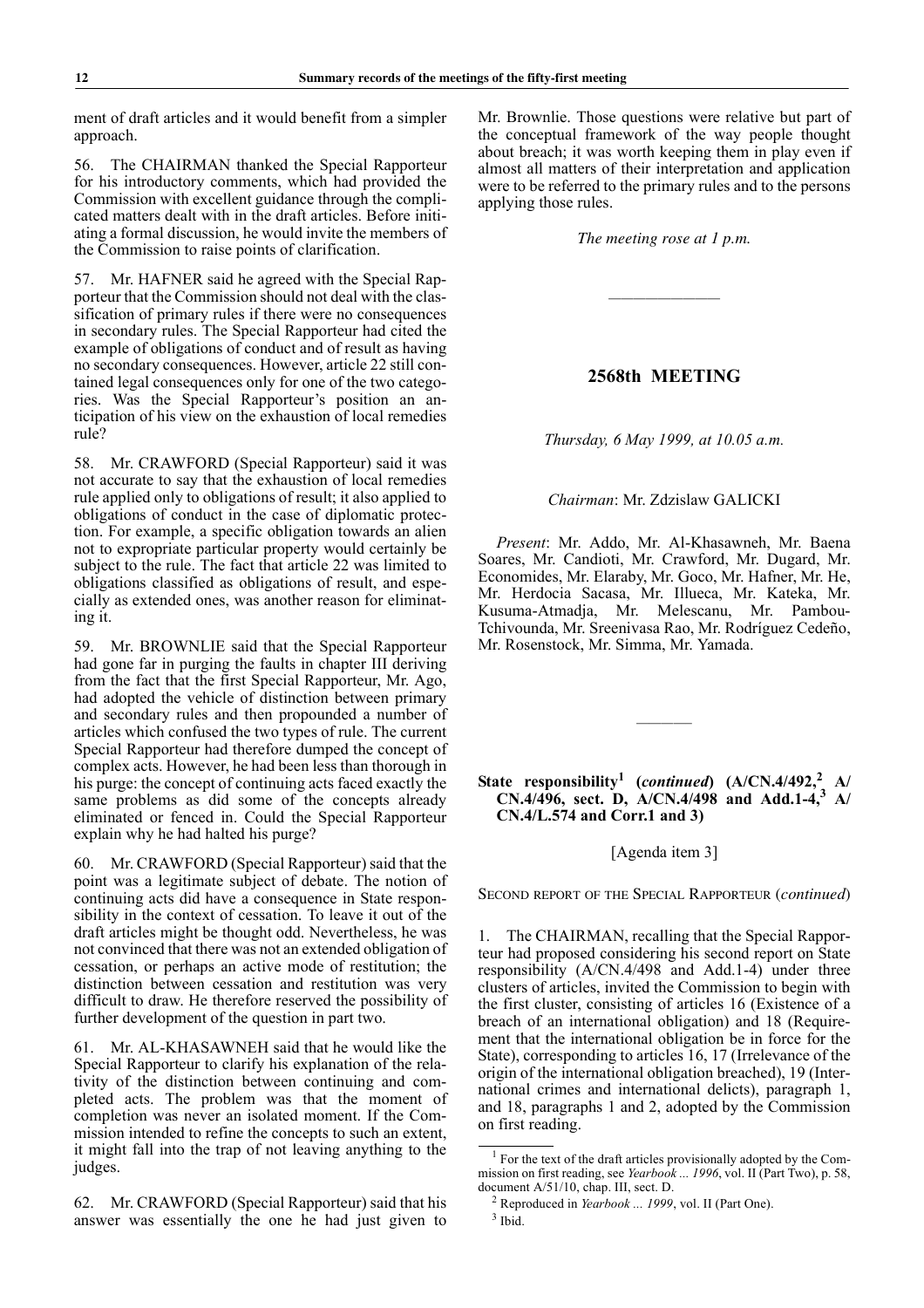ARTICLES 16 TO 19

Mr. ROSENSTOCK said that the second report on State responsibility was a magnificent piece of work and that the Special Rapporteur had already greatly simplified matters, but that he himself would like to see them simplified further still. For example, it did not seem absolutely essential to retain article 16, even as a *chapeau* article. There was no need for such an article in order to convey the idea that a violation might exist even if the act of the State was only partly in contradiction with an existing international obligation. Furthermore, it would make little sense to add the words "under international law" at the end of article 16, as the entire set of draft articles fell within the sphere of international law. In addition, as the Special Rapporteur himself noted in paragraph 6 of the report, it was preferable not to apply the terms "subjective" and "objective" to the elements of responsibility, so as to avoid creating confusion.

Article 17 was a curious combination of an unnecessary paragraph 1 and a paragraph 2 that was positively misleading. The whole article was unnecessary and confusing and, if the idea set forth in its paragraph 1 was to be retained, it would be acceptable to do so by adding to the end of article 16 the words "regardless of the source [...] of the obligation", as suggested by the Special Rapporteur; but nothing useful would be accomplished thereby. The Special Rapporteur's comment in paragraph 24 of his second report was less than persuasive, for it appeared to mix up the substance of the obligation and the regime. With regard to article 19, paragraph 1, it would perhaps be wise to temper the effect of the advisory opinion of ICJ in the case concerning *Military and Paramilitary Activities in and against Nicaragua* cited in the report, by the knowledge that the author of that paragraph had been an influential member of the Court. That being said, he could perfectly well envisage accepting the new article 16 proposed to replace articles 16, 17 and 19, paragraph 1, although he did not see why it could not simply be omitted.

4. As far as paragraphs 1 and 2 of article 18 were concerned, he thought that Switzerland, in the comments and observations received from Governments on State responsibility,<sup>4</sup> had hit the nail on the head in stating that the basic principle was self-evident and did not need to be explained. Furthermore, it was true, as the Special Rapporteur stated in paragraph 43, that the advisory opinion of ICJ in the *Namibia* case did not violate the principle set forth in article 18, paragraph 1, and that the inter-temporal principle did not entail that treaty provisions were to be interpreted as if frozen in time. It was because article 18, paragraph 1, was not in conflict with those realities that it was only desirable, but not imperative, to delete it; but that was not a reason for retaining it. If it was necessary to retain certain aspects of it for any reason, the new formulation proposed by the Special Rapporteur in paragraph 44 seemed to merit serious consideration by the Drafting Committee.

Article 18, paragraph 2, referred to situations so unlikely as to be barely conceivable. Furthermore, in paragraph 51 of his second report, the Special Rapporteur pointed out some of the difficulties to which it might lead. In any case, it would be better to consider that type of situation in the context of part two.

6. In conclusion, he again congratulated the Special Rapporteur on his excellent work and endorsed the five strategic issues that he had identified and which would be helpful, as would the organization of the discussion in three clusters.

7. Mr. KUSUMA-ATMADJA said that the second report of the Special Rapporteur was of excellent quality, but that, in some respects, it was far too detailed. As another speaker had noted, some latitude must be left to the judge, for, in some systems, while the judge reflected the position of the legislator through his decision, he also created law.

Mr. SIMMA said that, like Mr. Rosenstock, he thought the draft articles might be simplified still further. The work of pruning already accomplished was to be welcomed, but in certain respects the commentary was still far too extensive. It raised issues which few members of the Commission would have connected with the articles commented on and those issues were often discussed at great length and without any real necessity. That was particularly true of the problem of treaty obligations raised by one country with reference to Article 103 of the Charter of the United Nations and of the question of the validity of a dynamic or evolutionary interpretation of human rights treaty provisions. Similarly, while agreeing with the Special Rapporteur that the terms "subjective" and "objective" were confusing when applied to the elements of responsibility, he thought that the long statement on the question that occupied the whole of paragraph 6 of the report was not justified. It might perhaps be appropriate to include, as a *chapeau* article for the entire set of draft articles on State responsibility, an introductory text setting out the methodology and scheme of the articles as a whole and to include a few lines in that text on the distinction between the terms "subjective" and "objective".

9. Furthermore, at the end of article 16, he saw no need to add the words "under international law", as proposed by France,<sup>5</sup> for nothing would be gained by so doing. Paragraph 9 dealing with the issue of conflicting international obligations was far too long and, given that the Special Rapporteur himself noted in subparagraph (*c*) that those cases, however interesting they might be for other purposes, raised no special difficulties for article 16, he saw no reason for tackling them in the context of that article. In his view, they should be considered under chapter V of the draft articles. Consideration could be given to the question whether a State might be justified in not implementing a treaty it had concluded with State A because it was bound by another treaty with State B or with the international community as a whole, if the obligation under the latter treaty prevailed over the purely bilateral obligation. Would such a circumstance mean that non-performance of the bilateral obligation was not a wrongful act? The question of the relationship between disconformity with an obligation, wrongfulness and responsibility, dealt with in paragraphs 10 to 14, might also best be raised in an introductory text serving as a

<sup>&</sup>lt;sup>4</sup> See 2567th meeting, footnote 5.

<sup>5</sup> Ibid.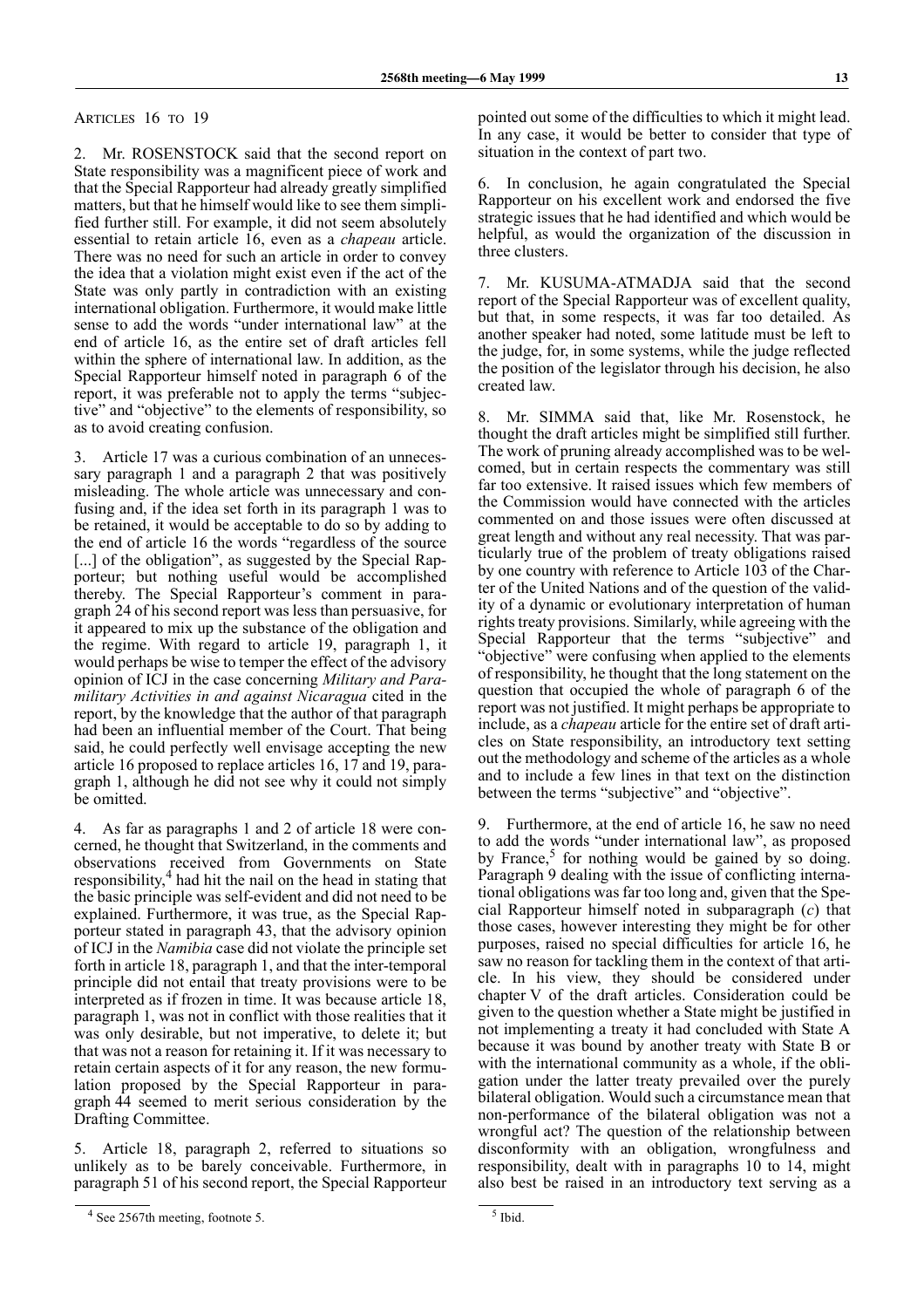*chapeau* to the draft articles as a whole. If that question was considered, it would be interesting to take a closer look at the distinctions which existed in German law, and no doubt also in other legal systems, and which involved three levels of analysis. For example, at the first level of analysis, if a rule existed prohibiting the use of force, any use of force by a State constituted, prima facie, a breach. At the second level, one would look for a reason, such as self-defence, precluding the unlawfulness or wrongfulness of the act. At the third level, in the absence of a justification, one would look for "subjective" circumstances connected with the mental state of the person or State body that had committed the act. Lastly, he thought that the proposal contained in paragraph 15, to replace the words "is not in conformity with" by some other formulation, for example, "does not comply with", was acceptable, but was more a stylistic improvement than a change of substance.

10. With regard to article 17, paragraphs 1 and 2, he suggested that it could be made clearer in the commentary that, in the event of a breach, the respective provisions of the law of treaties, such as articles 60 and 65 of the 1969 Vienna Convention, on the one hand, and the law of State responsibility, on the other, should always be interpreted and applied in concert. It seemed strange to him that, in some decisions or arbitral awards, the parties had attempted to keep those two levels of law separate. Article 73 of the Convention provided a perfect conjunction of those two sets of rules of international law. He also noted that it should perhaps be made clear that the example cited in the penultimate sentence of paragraph 23 of the report was drawn from domestic law, not from international law.

11. Turning to article 19, he said it was interesting that, in paragraph 30 of the report, the Special Rapporteur expressed surprise that the commentary $\frac{1}{2}$  did not cite the important statement of PCIJ in the case concerning the *S.S. "Wimbledon"*, where the Court had affirmed that "the right of entering into international engagements [sc., on any subject whatever concerning that State] is an attribute of State sovereignty" [see page 25]. He himself often quoted that statement in his courses in support of the hypothesis that the assumption of treaty obligations was an expression of sovereignty, so that it could be said that the more treaty obligations a State had, the more sovereign it was. But he had never thought to apply it in the context referred to by the Special Rapporteur. It was significant, moreover, that, to make things clear, the phrase "on any subject whatever concerning the State" had been placed in square brackets. The comments made in paragraphs 30 and 31 were another example of slightly excessive commentary that could be deleted without any loss to the text. With regard to paragraph 32, he agreed with the Special Rapporteur that it would be preferable to speak of "content" rather than "subject matter", since there were rules on important subject matters that were not really fundamental.

12. On article 18, he said that material in paragraphs 41 to 43 had no place in the commentary. He agreed with what was said about the contrast between evolutionary and static interpretations of treaty provisions, even though the commentary on that subject was too brief. It should either be deleted or supplemented with reasoning to show why ICJ had been correct in its advisory opinion in the *Namibia* case. It could also be pointed out that certain terms of a treaty were necessarily open. For instance, if South Africa had agreed in 1920 that it was under an obligation to do everything for the "well-being" of the indigenous population of South-West Africa, it would be nonsensical to say, 50 years later, that "well-being" had to be interpreted according to its 1920 meaning. A term like "well-being" had to be interpreted dynamically. But that was not an issue that had to be taken up in the context of article 18. He did not see what was meant by the words "Interpretation of legal instruments over time is not an exact science" in paragraph 43 and thought that they should be deleted. Those were merely details, however, and he fully agreed with the Special Rapporteur's conclusions.

13. Mr. CRAWFORD (Special Rapporteur) said that, with a view to preventing any possible misunderstanding, the document under consideration was not the Commission's commentary on the draft articles, but merely his own thinking on the issues in the light of the comments made by States. The commentary would be produced once the Drafting Committee had considered the articles and would then be submitted to the Commission. In the meantime, it was very helpful to hear the comments of the members of the Commission on the substance of the report in order to get an idea of what they would like to see or would not like to see in the commentary.

14. Mr. HAFNER said that the length of the report by the Special Rapporteur was not in itself a bad thing. States often resorted to such reports to find explanations for State behaviour in international law. The Commission was dealing with a very complicated, theoretical part of the topic that nevertheless had to be accommodated to practice. The combination of the "continental European" concept of law reflected in the work of the first Special Rapporteur, Mr. Ago, and the more pragmatic "common law" approach of the present Special Rapporteur would certainly lead to general acceptance of the Commission's work on the topic.

15. With regard to the first part of the report, he agreed with most of the conclusions reached by the Special Rapporteur, who had been quite right in emphasizing the need for a holistic approach in order to identify the relationships among the different articles and parts of the draft. As to the thorny problem of the relationship between primary and secondary rules, the difficulty lay in the lack of an agreed definition of the distinction. Starting from a highly theoretical distinction between norms and metanorms, it might be concluded that primary norms could contain elements that were undoubtedly of a secondary nature. The problem also led to the very useful discussion of the relationship between responsibility and wrongfulness. He would prefer the solution of distinguishing between conduct or result as prescribed by a primary norm and the obligation flowing therefrom, since the obligation was shaped not only by the primary norm, but also by the secondary rules defining further the required conduct. For example, the obligation to protect diplomatic missions could not be understood as grounded solely in the relevant article of the Vienna Convention on Diplo-

<sup>6</sup> For the commentaries to articles 16 to 19, see *Yearbook ... 1976*, vol. II (Part Two), pp. 78 et seq.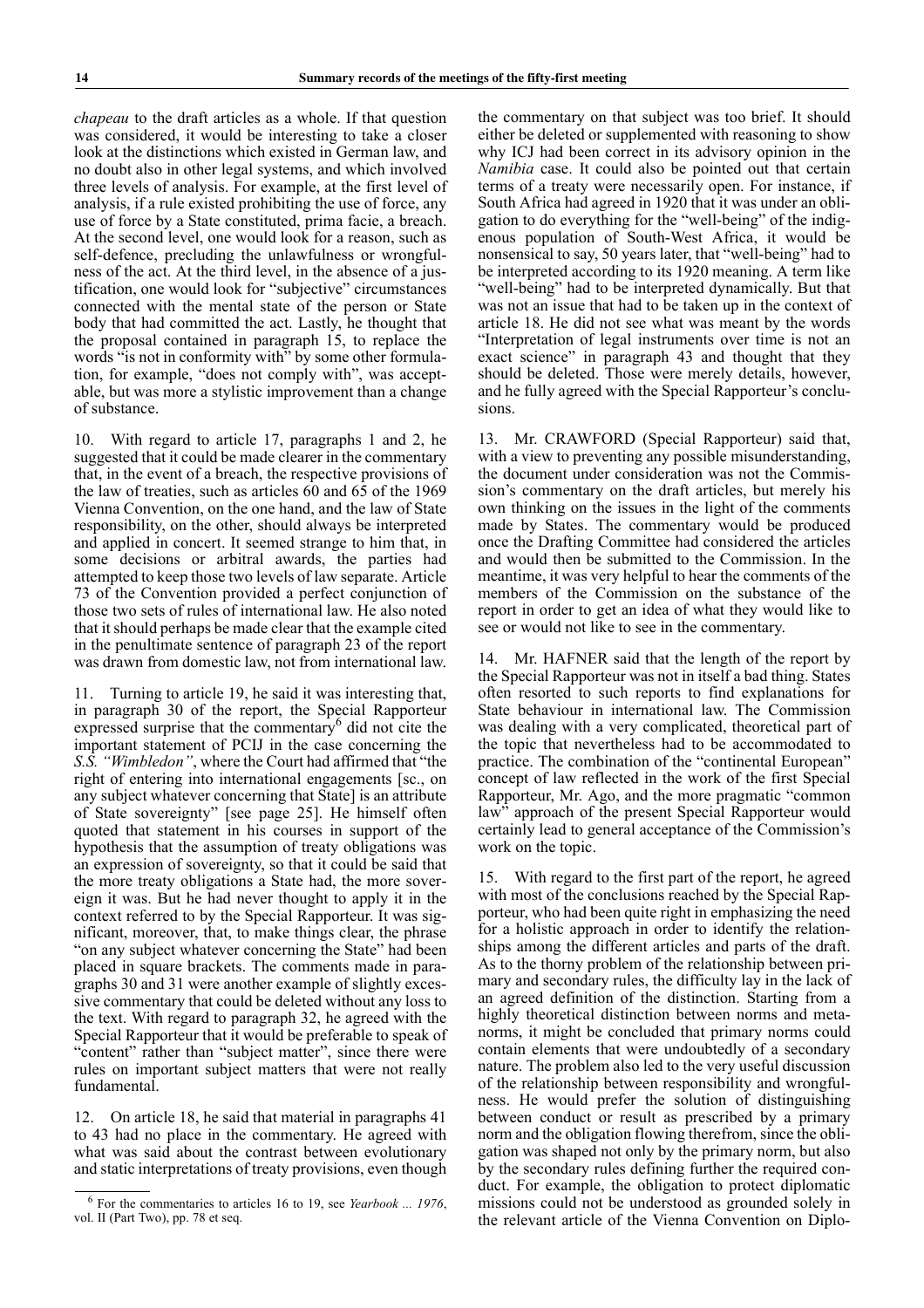matic Relations, but must be seen in the full context of the secondary norms. From that viewpoint, the breach of an obligation and, hence, responsibility would not come into play if wrongfulness was precluded. The Special Rapporteur rightly pointed out that, in practice, other expressions were used, with little consistency, and one had to live with certain imperfect solutions.

16. The problem of conflicting international obligations was an important one owing to the fragmentation of international law. He could add a further example to those cited by the Special Rapporteur in the sense that certain conduct could be considered a breach of an obligation by one mechanism, such as dispute settlement or non-compliance mechanisms, but not by another. For that reason, he was not in favour of the French suggestion, in the comments and observations received from Governments on State responsibility, that the words "under international law" should be added at the end of article 16, as that would sometimes require such mechanisms to broaden the basis of their judgements, contrary to the basic instruments which defined their jurisdiction. That risk must be avoided. As to the source of the obligation, no attempt should be made to define the sources of international law. As the Special Rapporteur had indicated, certain distinctions should be cited and used only in connection with the legal consequences, but that was not the case in the draft articles. Even the reference to international law could raise the question whether part of the basis for an obligation actually came within the category of sources of international law.

As to article 18, paragraph 1, the Special Rapporteur had been right to refer to the temporal relativity of international law and to express that in an article. He was going perhaps a bit too far, however, in paragraph 43 of his report, when he referred to the "progressive" or evolutionary interpretation of international law. That mode of interpretation was not generally accepted in contrast to other modes of interpretation recognized in the 1969 Vienna Convention. With regard to article 18, paragraph 2, the Special Rapporteur was right to suggest it could be deleted. It dealt neither with the effect of peremptory norms of international law nor with their content and the commentary to the first version of that provision showed that it was in fact an exception. Its deletion would simplify the text, to the benefit of those who would have to apply it in future.

18. Mr. GOCO asked whether the risk mentioned by Mr. Hafner of incorporating the words "under international law" might not be allayed if the first part of article 16 were amended to read: "There is a breach of an international obligation by a State when an act of that State is not in conformity with that international obligation."

19. Mr. HAFNER pointed out that there were a number of drafting problems with the English version of article 16, including whether it could be said that the act of a State could comply with something. The words "under international law" could give rise to substantive problems, however, of which two examples could be given. First, if a European or other court of human rights had to decide whether there had been a breach of a convention on human rights did it also have to establish that there had been a breach of general international law and apply not

only that convention on human rights, but also the Vienna Convention on Diplomatic Relations or the Vienna Convention on Consular Relations, something which was certainly not within its jurisdiction? Secondly, would the International Tribunal for the Former Yugoslavia or the International Tribunal for Rwanda be entitled to apply a convention on human rights in order to determine whether a State had complied with its obligations under a given Security Council resolution? Those problems had already been raised, but had not been solved and it would be better to avoid them altogether by not including the words "under international law".

20. Mr. MELESCANU said that the words "under international law" might indeed create problems, but that they were still useful in preventing the provisions of domestic law from being used to characterize an international obligation. If those words were not included in article 16, they should be incorporated in the commentary or elsewhere in the draft articles.

21. Mr. CRAWFORD (Special Rapporteur) said that he had three points to make. First, the draft articles in no way affected the jurisdiction of courts. A court established by virtue of a treaty could deal only with cases submitted to it under that treaty. Secondly, such a court, whose jurisdiction was strictly limited to the treaty, could nevertheless go outside the four corners of the treaty and invoke general international law in applying the rules set forth in the treaty. For example, an international court having jurisdiction under a bilateral trade treaty might well find itself in a situation of having to apply rules of general international law in order to determine whether conduct alleged to constitute a violation of the treaty was indeed wrongful. Thirdly, a court whose jurisdiction was entirely selfcontained and limited to the four corners of a particular instrument was possible, but such a regime would fall within the scope of *lex specialis*.

22. Mr. SIMMA said that he agreed with the Special Rapporteur's remarks on the interrelatedness of specific treaties and general international law. He personally had interpreted the French proposal as an attempt to solve the problem of conflicting treaty obligations; with the proposed addition, article 16 would tell the parties not to limit themselves to bilateral obligations, but also to invoke other rules of international law, such as Article 103 of the Charter of the United Nations and *jus cogens*. If, however, the intention was to prevent the involvement of domestic law, while there had certainly been a risk of that happening in connection with the rules on attribution discussed at the fiftieth session, no such risk arose in the context of article 16, which clearly came exclusively within the scope of international law.

23. Mr. HAFNER said that the rules that had to be interpreted and applied by a particular mechanism should be seen in the context of the secondary rules of international law. If the reference to international law was also applicable at the level of primary rules, a situation might arise where a breach of a certain treaty was found to exist, but could not be considered in the full context of international law because of the limited competence of the mechanism, and the act in question would therefore not be considered a breach of an international obligation under the draft articles. Such a situation could be open to misinterpreta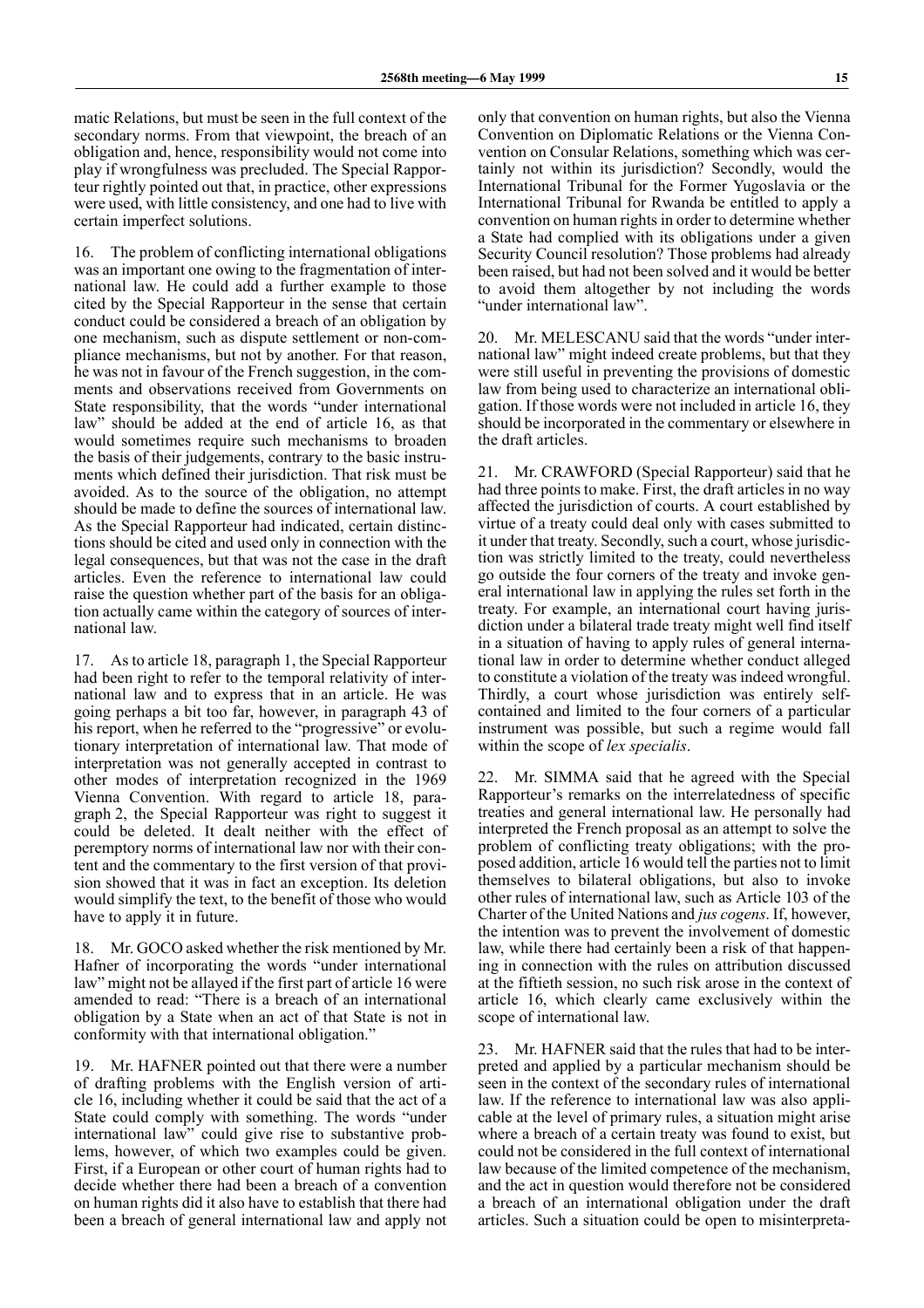tion and might completely rule out the application of the draft articles. It therefore seemed preferable not to include the words "under international law" in that context.

24. Mr. DUGARD said that, like the Special Rapporteur, he was in favour of pruning the articles wherever possible and especially in chapter III of the draft. He therefore agreed to the proposal that articles 16, 17 and 19, paragraph 1, should be merged into one article. It might, however, be appropriate to change the wording of the proposed new article to avoid enumerating the various sources of an international obligation.

25. With regard to article 18, he agreed with the Special Rapporteur that paragraph 1 should be maintained, subject perhaps to an exception in the case of continuing wrongful acts. He agreed with the Special Rapporteur that human rights obligations did not constitute an exception to the principle enunciated in article 18, paragraph 1. Referring to article 18, paragraph 2, he was interested in the examples given in the commentaries by Mr. Ago, and referred to in paragraph 45 of the report to illustrate the proposition that an act which had been unlawful at the time it had been committed should be considered lawful if that act was subsequently required by a peremptory norm of international law. The problem could be solved automatically by reference to the law of treaties and, in particular, to article 62 of the 1969 Vienna Convention dealing with a fundamental change of circumstances. Citing an example to illustrate such a possibility *a contrario*, he said that, when the Security Council had decided to place an embargo on arms deliveries to South Africa, $\frac{7}{1}$  the problem had arisen of the continuing validity of the agreement concluded between the Union of South Africa and the United Kingdom of Great Britain and Northern Ireland<sup>8</sup> relating to the installation of a military base in South Africa and involving the delivery of a number of naval vessels and helicopters to that country. Since it had not been suggested at the time that supplying arms would violate a subsequent peremptory norm, the problem had been settled by negotiations, the question being raised as to whether a fundamental change of circumstances had or had not taken place. For that reason, as well as for those stated by the Special Rapporteur, he considered that article 18, paragraph 2, could be deleted.

26. Mr. SIMMA, reiterating the view that the law of State responsibility and the law of treaties were closely interrelated, and referring to Mr. Dugard's last point, said that to solve the problem of a treaty obligation conflicting with a new peremptory norm of general international law (*jus cogens*) by invoking article 62 of the 1969 Vienna Convention on a fundamental change of circumstances was to minimize the overriding importance and solemnity of *jus cogens* embodied in articles 53 and 64 of the Convention. Moreover, the Convention provided further on that, at the procedural level, the consequences of the invalidity, termination or suspension of the operation of a treaty for a specific reason were different from the consequences of the invalidity of a treaty arising from a conflict with a norm of *jus cogens*.

27. Mr. CRAWFORD (Special Rapporteur) said that there was another problem with solving a conflict between a treaty and a new peremptory norm of international law by invoking the law of treaties. The law of treaties was concerned with the treaty as a whole and, in the event of an inconsistency with a treaty, the effect of *jus cogens* would of course be to strike down the treaty as a whole. But the most common instances of inconsistency occurred in terms of the performance of the treaty. As ICJ had rightly noted in the case concerning the *Gabčikovo-Nagymaros Project*, the law of treaties determined whether there was a treaty, who were the parties to the treaty and in respect of what provisions and whether the treaty was in force. In that sense, the scope of the law of treaties differed from that of the law of State responsibility, even if those two branches of law were indeed closely interrelated. Necessity could not be invoked as grounds for the termination of a treaty.

28. Mr. PAMBOU-TCHIVOUNDA said that, after reading the learned report under consideration, he could not help wondering whether the Special Rapporteur intended to redefine the topic or to prepare the way for its consideration on second reading with a view to submitting a draft to the General Assembly before the end of the present quinquennium. So great was the density of the Special Rapporteur's proposals that the second of those alternatives was hard to imagine.

29. The current Special Rapporteur's approach bore some resemblance to that of Mr. Ago. Yet the Ago approach had yielded a text that the Commission had adopted on first reading, whereas the approach adopted by Mr. Crawford resulted in the proposals on chapter III, which were contained in paragraph 156 of the report, and were sometimes at variance with the contents of the body of the report. For example, the proposed wording of the new article 16 ("... when an act of that State does not comply with what is required of it ...") was different, in the French text, from that used for the same article in paragraph 34, the words *ne correspond pas* being used in one case and the words *n'est pas conforme* in the other. Failure to be in conformity was not at all the equivalent of failure to correspond. The former was a matter of legality and the latter, no doubt, a matter of perspective.

30. The tidying-up exercise undertaken by the Special Rapporteur should not, in his view, be considered synonymous with calling into question the articles adopted on first reading. The Commission must not lose sight of the fact that each of the draft articles of chapter III served a special purpose, even if that purpose formed part of the overall purpose of the chapter, whose value was not in doubt as the Special Rapporteur himself indicated in paragraph 4 of his report when he stated that "No comments call into question the need for chapter III as a whole"—in other words, the need for the Ago approach.

31. The merger of articles 16, 17 and 19, paragraph 1, proposed by the Special Rapporteur concealed the characteristics of a "breach of an international obligation" which was the title of chapter III, whereas Mr. Ago had thought it necessary to emphasize the characteristics or

<sup>7</sup> See Security Council resolutions 181 (1963) of 7 August 1963; 182 (1963) of 4 December 1963; and 191 (1964) of 18 June 1964.

<sup>8</sup> Exchange of letters (with annexes) constituting an agreement on defence matters (London, 30 June 1955) (United Nations, *Treaty Series*, vol. 248, No. 3495, p. 191).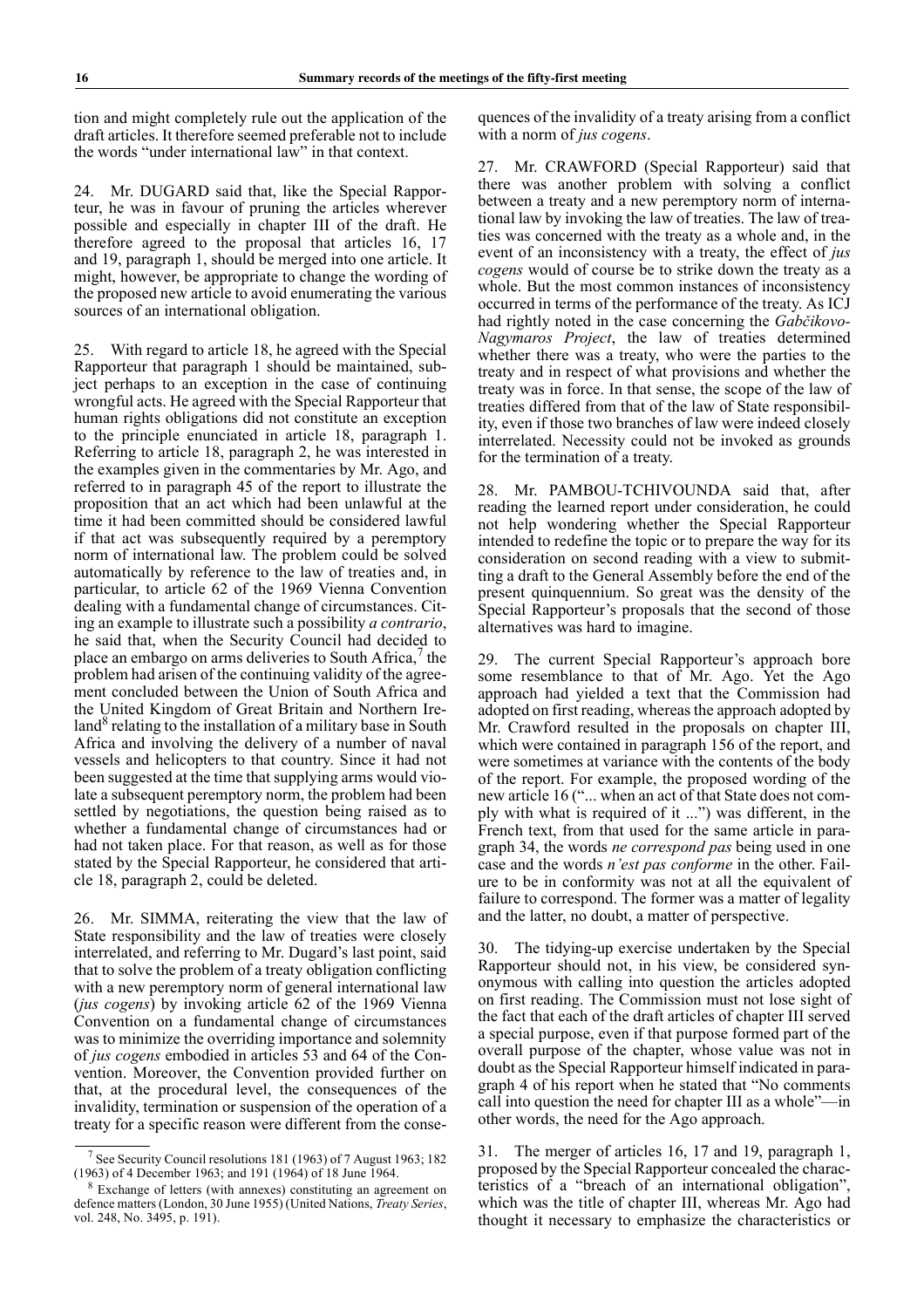nature and the content of the obligation breached or the breach of an international obligation, as well as the idea that an act not in conformity with an obligation in force constituted a breach of an international obligation by a State. Those definitions were key elements of the legal regime being built.

32. The original concept adopted by the Commission for the codification of the law of State responsibility had been an objective concept—which no one was, apparently, about to call into question—founded in law and intended to prevail over the highly subjective traditional concept based on the idea of fault. That concept ran throughout chapter III and he saw no reason why, on the basis of that concept, chapter III should not be an extension of the chapters that preceded it. Even if article 16 might seem simply to be a repetition of article 3 (Elements of an internationally wrongful act of a State), it was perfectly acceptable that it should extend article 3 by placing the emphasis on the substance and content of a breach of an international obligation.

33. Article 16 gave rise to two big problems. The first was connected with the French proposal, in the comments and observations received from Governments on State responsibility, to insert the phrase "under international law". But some members of the Commission had never stopped pointing out that the law of State responsibility always had to be assessed in the context of international law. The second problem related to the expression "what is required of it by that obligation", which he disliked. The first difficulty was to know who "required" and it was certainly not the obligation. And what, indeed, was required? The language was extremely vague, but the responsibility for that rested not with the Special Rapporteur, but with the Commission, which had written the law in that way during its consideration of the draft articles on first reading. What was required was a course of conduct, but conduct could also be a result, and it was difficult to tell in advance. All legal constructions, no matter how elaborate, were always affected by a factor of approximation, so that situations had to be considered case by case. When a judge was considering a question connected with the application or interpretation of a provision, he was free to state the content that seemed to him to suit the provision in question. It was legal precedents that would invest the provision with its consistency.

34. The reference standard advocated by the Special Rapporteur in article 16, that is to say, a failure to conform giving rise to a breach of an international obligation, was a difficult one to apply. It presupposed that such a situation of fact could in all respects present a profile that fitted in with the case described in the legal provision stated in the international obligation. In that sense, it was binding, although the Special Rapporteur had described it as flexible. The requirement of conformity was not a requirement of compatibility: conformity required a certain rigorousness, while compatibility allowed some room for manoeuvre. He therefore proposed that the words "by that obligation" should be replaced by the words "under that obligation". The problem of the repetition of the reference to international law would then be automatically resolved. It would be a question of a requirement of international law considered from the standpoint of the origins of the obligation—whether conventional or customary—and

also of the parties to the dispute, in particular the injured party, which would rely on the obligation to seek reparation from the State committing the breach.

35. Turning to article 17, he said that paragraph 1 should be amended to read: "An act of a State which constitutes a breach of an international obligation is an internationally wrongful act regardless of the origin, including customary or conventional origin, of that obligation." Paragraph 2 could be deleted, for it served no real purpose.

36. In article 19, paragraph 1, it might perhaps be necessary to amend the words "regardless of the subject matter of the obligation breached". In the new version of article 16 proposed by the Special Rapporteur, the words "subject matter" had been replaced by the word "content". The Commission ought to consider that point in greater detail.

37. He had reservations about the usefulness of merging articles 16, 17 and 19, paragraph 1, into a single article. He still preferred, in fact, the approach taken by Mr. Ago.

38. He already thought that article 18 constituted a step forward in the legal regime and he was very much in favour of its paragraph 2.

39. Mr. ECONOMIDES congratulated the Special Rapporteur on his report, which was outstanding in all respects. However, he would prefer the Commission to retain as far as possible the substance of the draft articles considered on first reading and to change them only if there were very pertinent reasons for doing so. If the Commission wished to simplify, it could, for example, merge into a single article not only articles 16, 17 and 19, paragraph 1, but also articles 20 (Breach of an international obligation requiring the adoption of a particular course of conduct), 24 (Moment and duration of the breach of an international obligation by an act of the State not extending in time) and 25 (Moment and duration of the breach of an international obligation by an act of the State extending in time). The end of such an article would read: "... regardless of the origin, content and character of the obligation (of conduct or result or a mixture of the two) or the character of the act of the State (instantaneous act, continuing act or composite act) and its gravity." That would amount to an oversimplification that would impoverish the Commission's contribution. It must therefore proceed cautiously and with restraint with respect to simplifying the draft articles.

40. It did not seem wise in that connection to incorporate paragraph 1 of article 19 in the new article 16 proposed by the Special Rapporteur. The Commission had in fact decided to defer its consideration of the whole of article 19. Furthermore, it would perhaps be better to address the question of the "subject matter of the obligation breached" in the context of article 19. On the other hand, he was in favour of merging articles 16 and 17 and deleting article 17, paragraph 2, as the Special Rapporteur proposed in paragraph 25 of his report.

41. Turning to article 16, he said that the word "origin" was preferable to the word "source", which appeared in paragraph 34, since it was more general, less formal and less technical. There were also grounds for retaining the